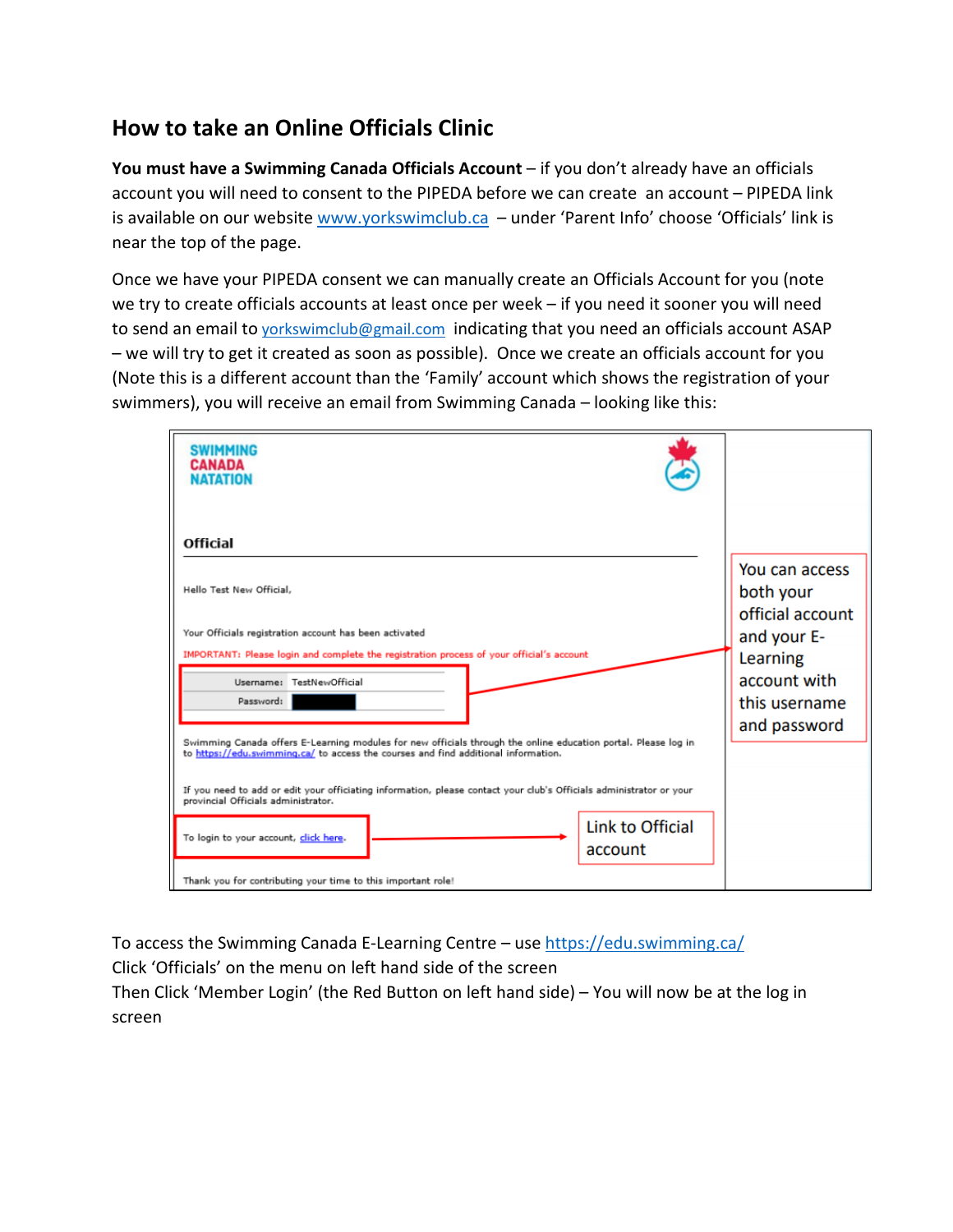| $\leftarrow$<br>$\rightarrow$<br>C<br>A https://edu.swimming.ca/login                 |                          | $\Theta$     | ☆ |
|---------------------------------------------------------------------------------------|--------------------------|--------------|---|
| <b>III</b> Apps<br>Web Slice Gallery <b>Replace Set Assets</b> In Investor Section 15 |                          |              |   |
| <b>SWIMMING</b><br><b>CANADA</b>                                                      | <b>EDUCATION - LOGIN</b> | FR.<br>EN    |   |
| HOME                                                                                  |                          |              |   |
| OFFICIALS                                                                             |                          |              |   |
| COACHES                                                                               |                          |              |   |
| COACH COURSES                                                                         |                          |              |   |
| <b>MEMBER LOGIN</b>                                                                   | <b>SIGN IN</b>           |              |   |
| <b>COACH SIGNUP</b>                                                                   | UserID                   |              |   |
|                                                                                       | Password                 |              |   |
|                                                                                       |                          | Remember me  |   |
|                                                                                       |                          | <b>LOGIN</b> |   |

Use your User ID and Password to LogIn. The next page contains instructions for the E-Learning System

| <b>SWIMMING</b><br><b>CANADA</b> | <b>OFFICIAL INSTRUCTIONS</b><br>FR.<br>LOGOUT<br><b>RESOURCES</b><br><b>SESSION</b><br><b>STATUS</b><br><b>PROFILE</b><br><b>DETAILS</b>                                                                                                                                                                                                                                                                                                                                                                                                                                                                                                                                                                                                                                                                                                                                                                                                                                                                                                                                                                                                                                                                                                                                                                                                                                                                                                                                                                                                                                                                                                                                                                                                                            |
|----------------------------------|---------------------------------------------------------------------------------------------------------------------------------------------------------------------------------------------------------------------------------------------------------------------------------------------------------------------------------------------------------------------------------------------------------------------------------------------------------------------------------------------------------------------------------------------------------------------------------------------------------------------------------------------------------------------------------------------------------------------------------------------------------------------------------------------------------------------------------------------------------------------------------------------------------------------------------------------------------------------------------------------------------------------------------------------------------------------------------------------------------------------------------------------------------------------------------------------------------------------------------------------------------------------------------------------------------------------------------------------------------------------------------------------------------------------------------------------------------------------------------------------------------------------------------------------------------------------------------------------------------------------------------------------------------------------------------------------------------------------------------------------------------------------|
| OFFICIAL INSTRUCTIONS            | WELCOME TO THE SWIMMING CANADA E-LEARNING SYSTEM                                                                                                                                                                                                                                                                                                                                                                                                                                                                                                                                                                                                                                                                                                                                                                                                                                                                                                                                                                                                                                                                                                                                                                                                                                                                                                                                                                                                                                                                                                                                                                                                                                                                                                                    |
|                                  | Important: Please read the following instructions before starting an online course:                                                                                                                                                                                                                                                                                                                                                                                                                                                                                                                                                                                                                                                                                                                                                                                                                                                                                                                                                                                                                                                                                                                                                                                                                                                                                                                                                                                                                                                                                                                                                                                                                                                                                 |
|                                  | 1. Click on the SESSION Button to see the full list of online courses. Each e-module will take about 30 minutes and includes activities and a quiz<br>to test what you are learning. The e-module includes audio, so please don't forget to turn up the volume on your computer or tablet. If you are<br>using a smartphone, please ensure the mute button or ringer is set to "on". Please note that if you are using a tablet, you may be required to<br>download an app (ex: Articulate Mobile Player) in order to play the e-module. We recommend that you have the Swimming Canada rule book<br>available to reference or research whether it be in printed format or online.<br>2. If you would like to begin taking the e-modules, please click on the ENROLL button.<br>3. The e-modules will appear under SESSION. You have the option to complete each online course over one or more sessions. The E-Module<br>will automatically start where you left off. Please note that you can only resume a course on the same electronic device and in the selected<br>language.<br>4. Once you have registered for a course, the STATUS section will show that you are ENROLLED and IN PROGRESS. Once the online course<br>is completed, a green check mark will appear under COMPLETED and you will now be listed as QUALIFIED.<br>5. Once you have completed the e-module, please click the FINISH button on last slide in order to complete the course. Once the FINISH button<br>is clicked, your Swimming Canada online registration system account will be automatically updated. Your account will show that you have<br>completed the clinic online. Once both clinics have been completed, your account will show that you are now a Level I Official. |
|                                  | We invite you to consult the Swimming Canada Officials Certification Pathway to understand the next steps in your certification process.                                                                                                                                                                                                                                                                                                                                                                                                                                                                                                                                                                                                                                                                                                                                                                                                                                                                                                                                                                                                                                                                                                                                                                                                                                                                                                                                                                                                                                                                                                                                                                                                                            |
|                                  | If you experience any issues or require assistance, please email education@swimming.ca.                                                                                                                                                                                                                                                                                                                                                                                                                                                                                                                                                                                                                                                                                                                                                                                                                                                                                                                                                                                                                                                                                                                                                                                                                                                                                                                                                                                                                                                                                                                                                                                                                                                                             |

To access the Online Clinics click **'Session'** from the tabs at the top of your screen.